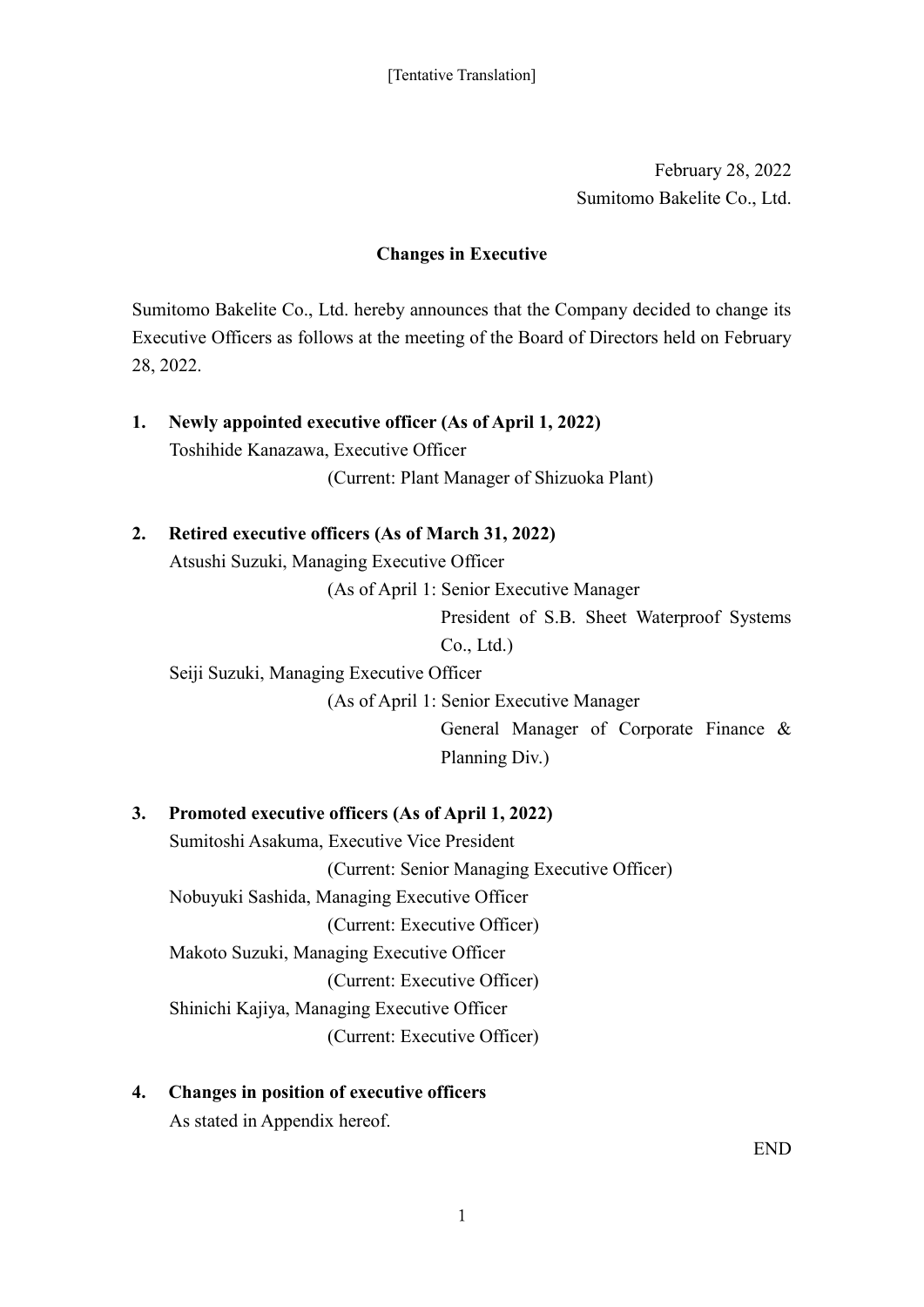| <b>New Position (As of April 1)</b> | <b>Current</b>                        | <b>Name</b>       |
|-------------------------------------|---------------------------------------|-------------------|
| Director,<br>Executive<br>Vice      | Director,<br>Senior<br>Managing       |                   |
| President                           | <b>Executive Officer</b>              |                   |
| Overseeing: High Performance        | Overseeing: Information $\&$          |                   |
| Plastic Products Business Unit,     | Telecommunication Materials           |                   |
| Smart Community Marketing           | Research<br>Laboratory,               |                   |
| & Developing Div.                   | Information<br>$\&$                   |                   |
|                                     | Telecommunication Materials           | Sumitoshi Asakuma |
|                                     | Div.,<br>Community<br>Smart           |                   |
|                                     | Marketing & Developing Div.,          |                   |
|                                     | Utsunomiya Plant                      |                   |
|                                     | In charge of: Information $\&$        |                   |
|                                     | Telecommunication Materials           |                   |
|                                     | <b>Business</b><br>Segment<br>Quality |                   |
|                                     | Managing Div.                         |                   |
| Director, Managing Executive        | Director, Managing Executive          |                   |
| Officer                             | Officer                               |                   |
| Deputy Unit Manager of High         | Unit<br>Manager<br>High<br>of         |                   |
| Performance Plastic Products        | Performance Plastic Products          |                   |
| <b>Business Unit</b>                | <b>Business Unit</b>                  |                   |
| Dept. Manager<br>of<br>Aero         | Overseeing: High Performance          | Goichiro Kuwaki   |
| Materials<br>Dept.<br>(High         | Plastic<br>Business in North          |                   |
| Performance Plastic Products        | America, Europe, Asia and             |                   |
| <b>Business Unit)</b>               | China area, Shizuoka Plant            |                   |
| In charge of: Vaupell Aero          | In charge of: Vaupell Aero            |                   |
| <b>Business</b>                     | <b>Business</b>                       |                   |

## **Changes in position of executive officers (as of April 1, 2022)**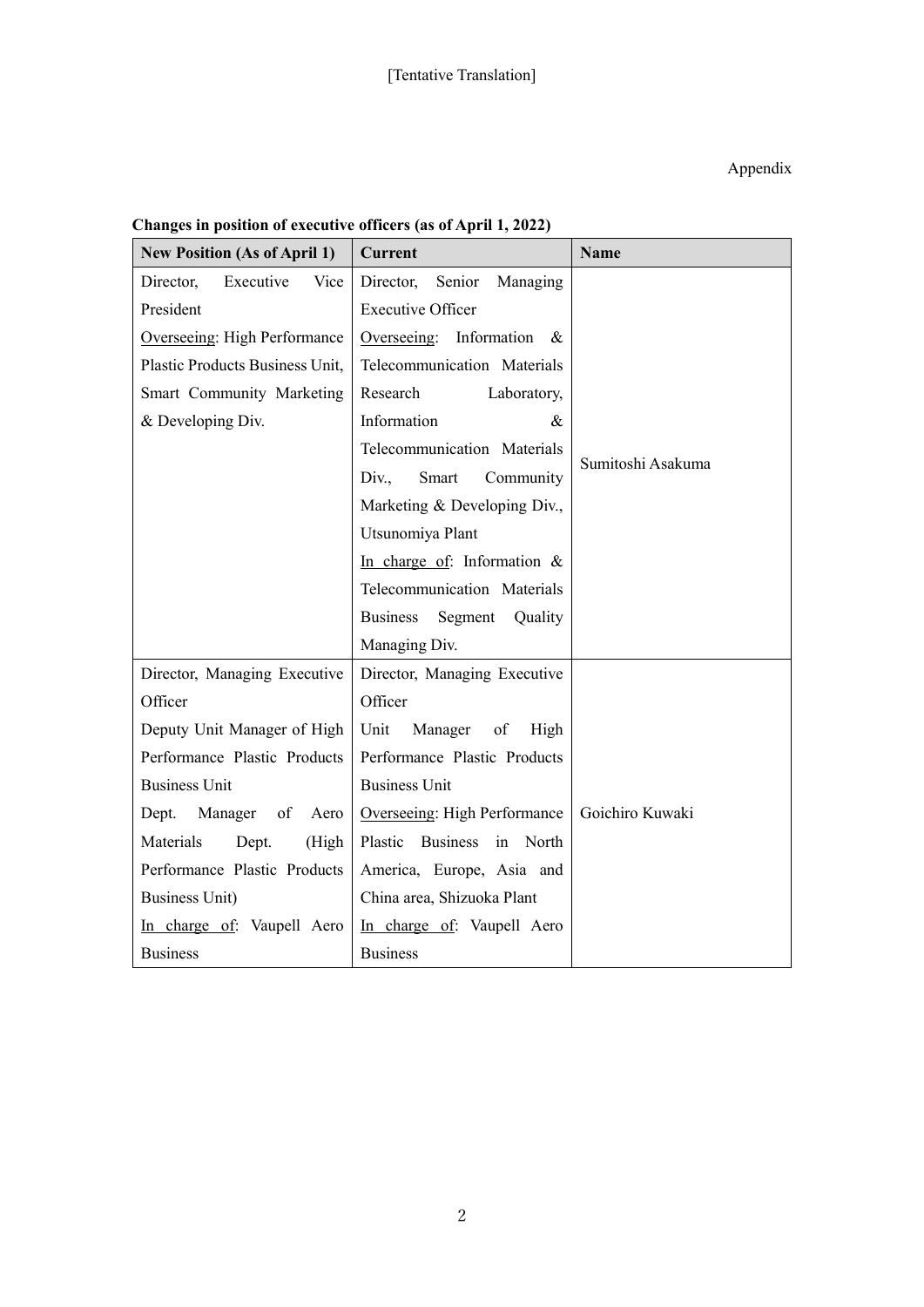| <b>New Position (As of April 1)</b> | <b>Current</b>                  | <b>Name</b>      |
|-------------------------------------|---------------------------------|------------------|
| Managing Executive Officer          | Managing Executive Officer      |                  |
| President of Kyushu Sumitomo        | President of Kyushu Sumitomo    |                  |
| Bakelite Co., Ltd.                  | Bakelite Co., Ltd.              |                  |
| Overseeing: Information<br>$\&$     | Plant Manager of Utsunomiya     |                  |
| Telecommunication Materials         | Plant                           |                  |
| Research<br>Laboratory,             | In charge of: Information $\&$  |                  |
| Information<br>&                    | Telecommunication Materials     | Keisuke Kurachi  |
| Telecommunication Materials         | Research Laboratory             |                  |
| Div.                                |                                 |                  |
| In charge of: Information &         |                                 |                  |
| Telecommunication Materials         |                                 |                  |
| Segment Quality<br><b>Business</b>  |                                 |                  |
| Managing Div., Utsunomiya           |                                 |                  |
| Plant                               |                                 |                  |
| Managing Executive Officer          | Managing Executive Officer      |                  |
| Plant Manager of Amagasaki          | Plant Manager of Amagasaki      |                  |
| Plant                               | Plant                           |                  |
| Office<br>Manager of Kobe           | Office<br>Manager of Kobe       | Masaya Fumita    |
| Facility Office                     | Facility Office                 |                  |
| Overseeing: Films & Sheets          | In charge of: Films $\&$ Sheets |                  |
| <b>Research Laboratory</b>          | Research Laboratory             |                  |
| Managing Executive Officer          | <b>Executive Officer</b>        |                  |
| Industrial<br>charge of:<br>In      | General Manager of Smart        |                  |
| Functional Materials Research       | Community<br>Marketing<br>&     |                  |
| Industrial<br>Laboratory,           | Developing Div.                 |                  |
| Functional Materials<br>Sales       |                                 | Nobuyuki Sashida |
| Div.,<br>Smart<br>Community         |                                 |                  |
| Marketing & Developing Div.,        |                                 |                  |
| Plant,<br>Sheet<br>Kanuma           |                                 |                  |
| <b>Waterproof Business</b>          |                                 |                  |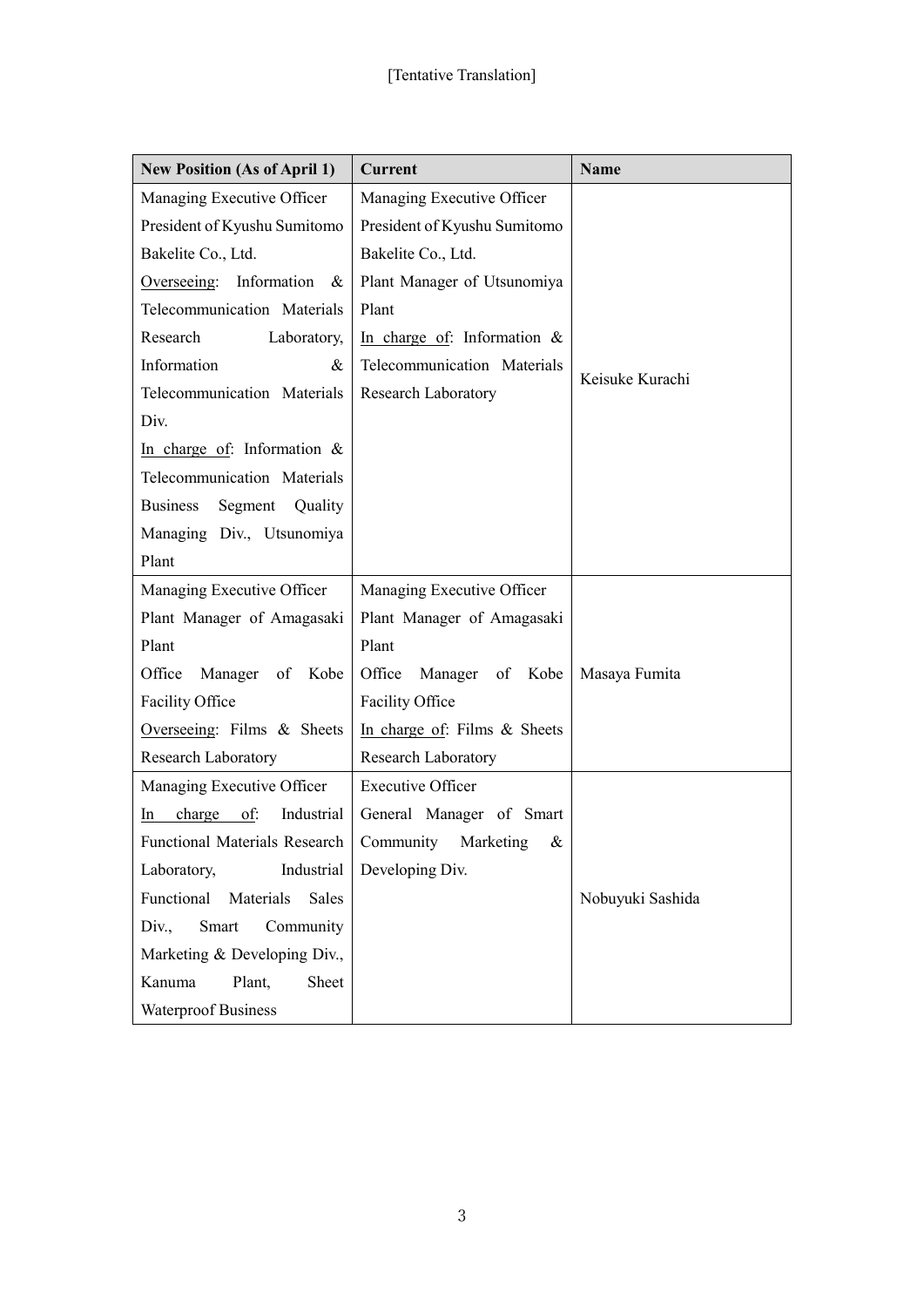| <b>New Position (As of April 1)</b> | <b>Current</b>                 | <b>Name</b>     |
|-------------------------------------|--------------------------------|-----------------|
| Managing Executive Officer          | <b>Executive Officer</b>       |                 |
| Unit<br>Manager of<br>High          | Deputy Unit Manager of High    |                 |
| Performance Plastic Products        | Performance Plastic Products   |                 |
| <b>Business Unit</b>                | <b>Business Unit</b>           |                 |
| Dept. Manager of Global             | General Manager of Asia Sales  |                 |
| Management & Planning Dept.         | Div. (High Performance Plastic |                 |
| (High Performance Plastic           | Products Business Unit)        |                 |
| Products Business Unit)             | Dept. Manager of<br>Aero       |                 |
| Overseeing: High Performance        | Materials<br>(High<br>Dept.    |                 |
| Plastic Business in Europe and      | Performance Plastic Products   |                 |
| China area, Shizuoka Plant          | <b>Business Unit)</b>          | Makoto Suzuki   |
| In charge of: High Performance      | In charge of: High Performance |                 |
| Plastic Business in Asia and        | Plastic Business in Asia area, |                 |
| North America area, High            | High Performance<br>Plastic    |                 |
| Performance<br>Plastic              | Technology<br>Development      |                 |
| Technology<br>Development           | Global<br>Laboratory,          |                 |
| Laboratory, Asia Sales Div.         | Management & Planning Dept.    |                 |
| (High Performance Plastic           | (High Performance)<br>Plastic  |                 |
| Products Business Unit)             | Products Business<br>Unit),    |                 |
|                                     | Shizuoka Plant                 |                 |
| Managing Executive Officer          | <b>Executive Officer</b>       |                 |
| General Manger of Information       | General Manger of Information  |                 |
| Telecommunication<br>&              | Telecommunication<br>$\&$      |                 |
| Materials Div.                      | Materials Div.                 | Shinichi Kajiya |
| In charge of: Information &         |                                |                 |
| Telecommunication Materials         |                                |                 |
| Research Laboratory                 |                                |                 |
| <b>Executive Officer</b>            | <b>Executive Officer</b>       |                 |
| General Manager of Films &          | General Manager of Films &     |                 |
| Sheets Div.                         | Sheets Div.                    | Atsushi Tanaka  |
| In charge of: Films & Sheets        |                                |                 |
| Research Laboratory                 |                                |                 |